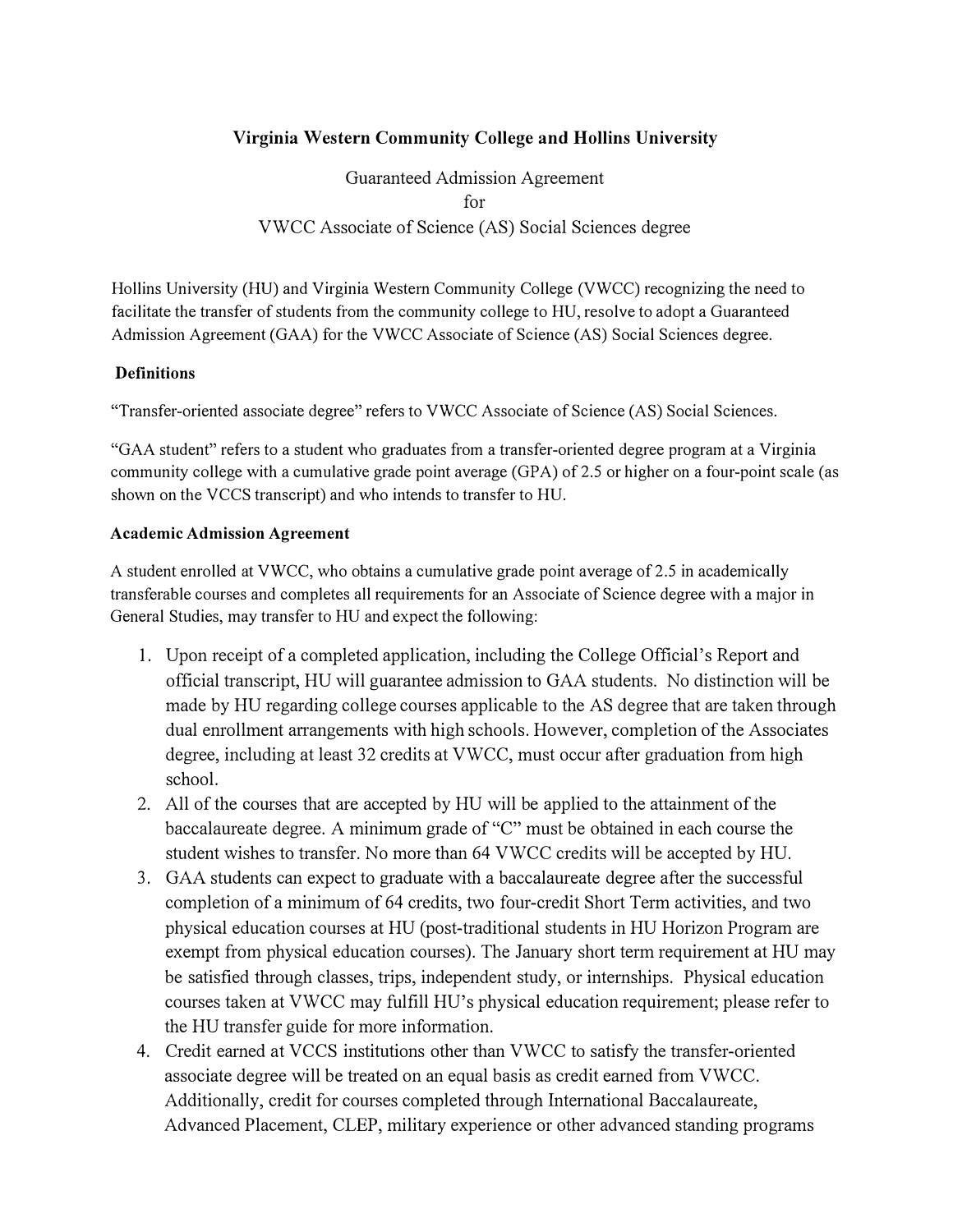**will be accepted according to stated policies of acceptance for credit, which can be found in the HU catalog.** 

**5. By selecting HU-approved courses within the AS degree, GAA students can expect to**  transfer with the completion of HU's General Education requirements.

#### **Benefits to Virginia Western Community College Students**

- **1. GAA students who enroll at HU are eligible for admission to competitive programs, financial aid, scholarships, parking, housing, and all student services on the same basis as any other HU student.**
- **2. HU representative is available to work with GAA students each semester during their time at VWCC to ensure the student is meeting requirements for this agreement.**
- **3. GAA students with a minimum of 5 8 credits will be given junior status at HU and will enroll directly into 200 level courses at HU.**

#### **Responsibilities**

- **1. HU will provide current information to GAA students with regard to transfer procedures, financial aid, registration, housing procedures, tuition and fee payments and deadlines.**
- **2. GAA students will follow all HU application processes and all special depattmental/program application procedures, deadlines, and grade point average requirements.**
- **3. HU will develop a GAA guide for use by counselors, faculty, and students at VWCC. This module will be reviewed and updated on a regular basis by HU and made available to VWCC (Attachment A).**

#### **Review of Agreement**

- **1. Any changes, additions, or deletions to this agreement shall be made only after consultation with and agreement among officials at both institutions.**
- **2. This agreement will remain in effect until terminated by either party upon written notice to the other party of an intention to terminate. Such notice shall be effective only if given 180 days prior to the intended date of termination. An agreement termination will not**  affect any student enrolled under the current agreement.
- **3. The above provisions are mutually agreed to and shall go into effect when signed by the appropriate institutional representatives.**

**Approval granted by:** 

Jaune

Pareena G. Lawrence, President **Robert Sandel, President <br>
Hollins University <b>Robert Sandel**, President *Virginia Western Commy* **Hollins University Virginia w\_esty Date: 2J g** *}* **/** *'-1* **Date:**

*AJ,;tH{;wu!P* 

**Wirginia Western Community College** *Pate*: *d d i l*<br>*pate*: *d d i l*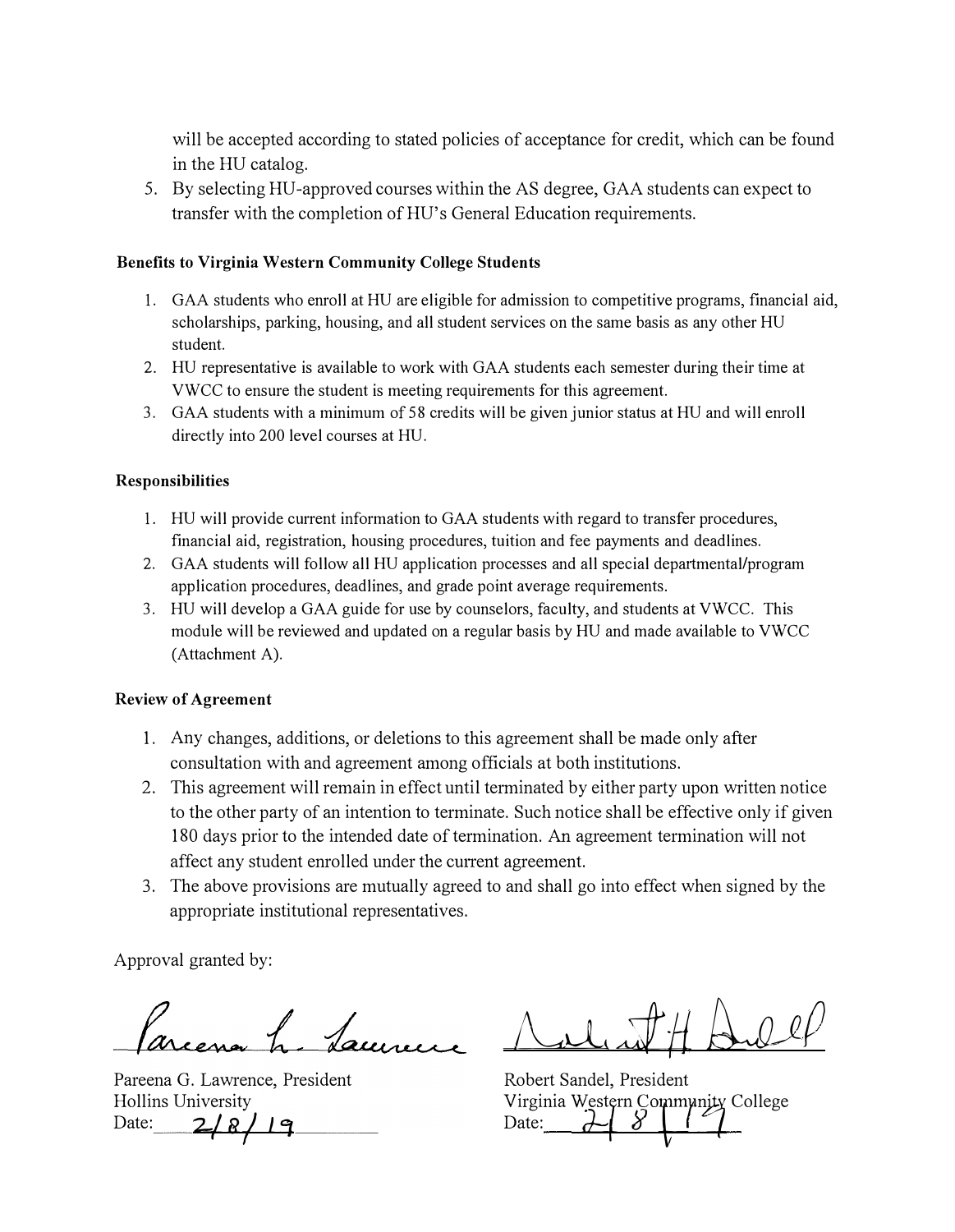# **Attachment A**

# **Virginia Western Community College AS, Social Sciences**

# **Transfer Equivalencies for Hollins University**

## **VWCC course notes:**

| <b>VWCC Program</b> | <b>VCCS Course</b>                                           | <b>HU</b> Course                                                              |
|---------------------|--------------------------------------------------------------|-------------------------------------------------------------------------------|
| Social Science      | SDV 101 or SDV 108                                           | no credit accepted                                                            |
| Social Science      | <b>ENG 111</b>                                               | Satisfies General Education Requirement                                       |
| Social Science      | <b>ENG 112</b>                                               | Satisfies General Education Requirement                                       |
| Social Science      | <b>ITE 115</b>                                               | Credit accepted                                                               |
| Social Science      | Science Sequence*                                            | Satisfies General Education Requirement                                       |
| Social Science      | Science Sequence*                                            | Satisfies General Education Requirement                                       |
| Social Science      | <b>MTH 154</b>                                               | Satisfies General Education Requirement                                       |
|                     | MTH 155 (formerly MTH 157) or<br>MTH 245** (formerly MTH 240 | MTH 155 Provides Free Elective Credit;<br>MTH 245 Satisfies General Education |
| Social Science      | or 241)                                                      | Requirement                                                                   |
| Social Science      | Social Science Elective                                      | Satisfies General Education Requirement                                       |
| Social Science      | Social Science Elective                                      | Satisfies General Education Requirement                                       |
| Social Science      | Social Science Elective                                      | Satisfies General Education Requirement                                       |
| Social Science      | Social Science Elective                                      | Satisfies General Education Requirement                                       |
| Social Science      | Social Science Elective                                      | Satisfies General Education Requirement                                       |
| Social Science      | ENG 241 or ENG 243                                           | Satisfies General Education Requirement                                       |
| Social Science      | <b>PSY 200</b>                                               | <b>PSY 141</b>                                                                |
| Social Science      | <b>CST 100</b>                                               | COMM 125; Satisfies General Education<br>Requirement                          |
| Social Science      | HIS 111 or HIS 121                                           | Satisfies General Education Requirement                                       |
| Social Science      | HIS 112 or HIS 122                                           | Satisfies General Education Requirement                                       |
| Social Science      | <b>SOC 200</b>                                               | <b>SOC 110</b>                                                                |
| Social Science      | ART 101 or ART 102 or MUS<br>121 or MUS 122                  | Satisfies General Education Requirement                                       |

**\*Science electives must be taken in sequence for transfer** 

**\*\*Students wishing to pursue a psychology major and work as practitioners should take MTH 245** 

**\*\*Do not take CST 130 for GAA**